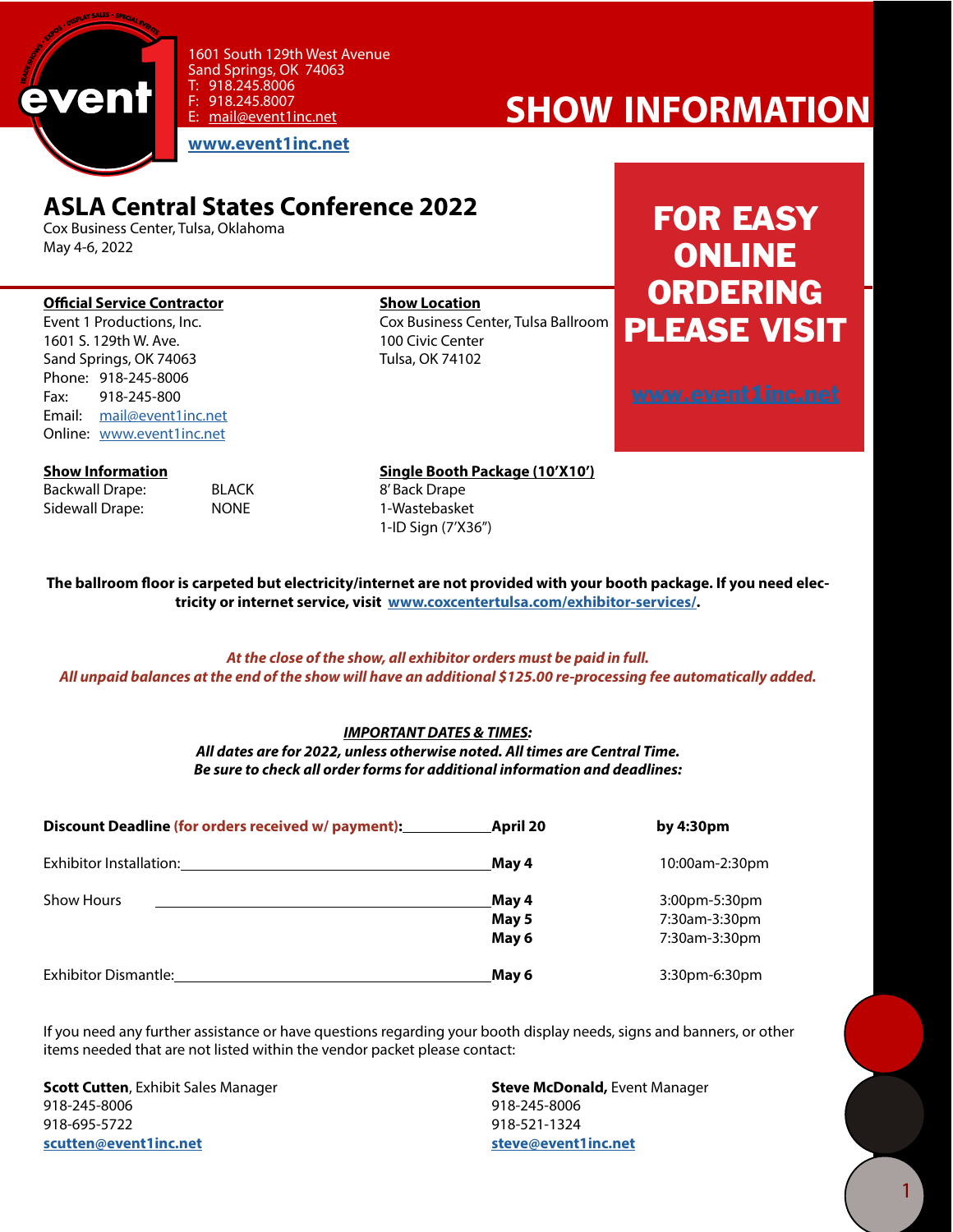

1601 South 129th West Avenue Sand Springs, OK 74063 T: 918.245.8006 F: 918.245.8007 E: mail@event1inc.net

**www.event1inc.net**

# **show information**

We look forward to the opportunity to serve you and help The Oklahoma Chapter of the American Society of Landscape Architects make this year's conference and trade how a great success!

Sincerely,

*Corbin H. Potter*

**Director of Convention Services** Event 1 Productions, Inc. 1601 S. 129th W. Ave Sand Springs, OK 74063 918-245-8006 - office 918-245-8007 - fax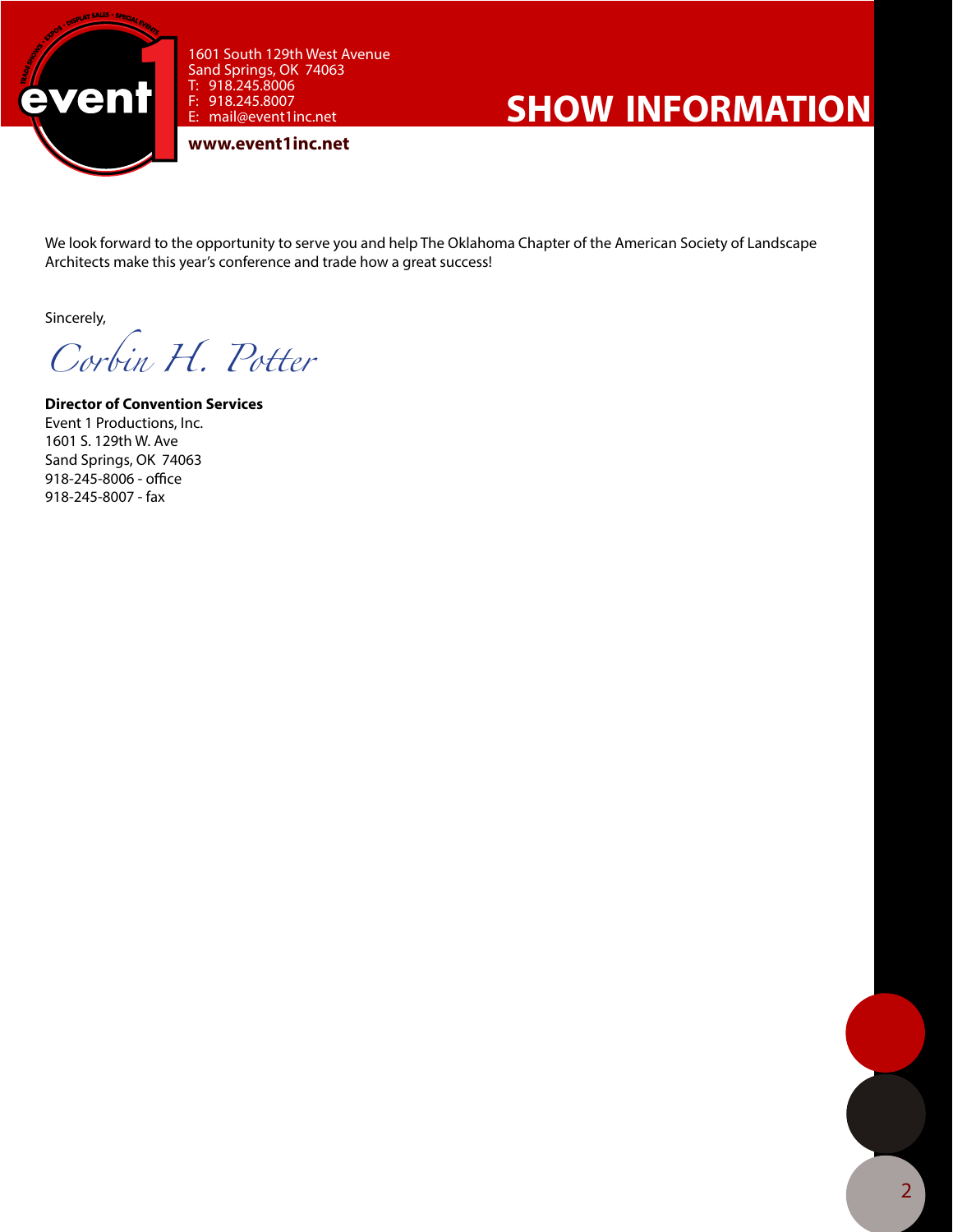

1601 South 129th West Avenue Sand Springs, OK 74063 T: 918.245.8006 F: 918.245.8007 E: mail@event1inc.net



**www.event1inc.net**

### *Event 1 Productions is committed to helping each exhibitor have a successful experience.*

VENDOR PACKET CONTENTS

| <b>Standard Booth Extras</b> |  |
|------------------------------|--|
| <b>Payment Page</b>          |  |

3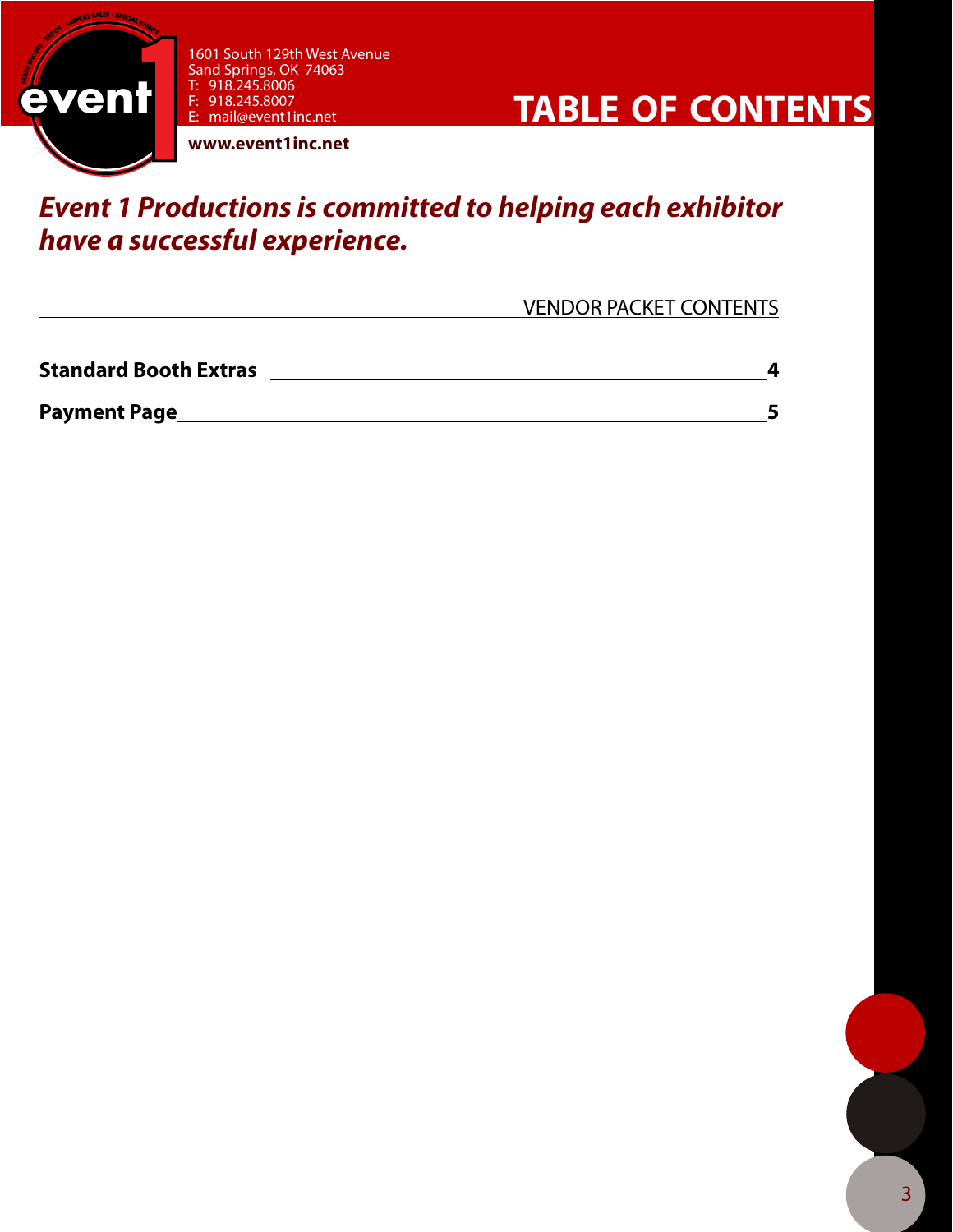

#### 1601 South 129th West Avenue Sand Springs, OK 74063 T: 918.245.8006<br>F: 918.245.8007 918.245.8007

## **STANDARD BOOTH EXT**

pricing information

#### **www.event1inc.net**

E: mail@event1inc.net

| <b>Show Name ASLA Central States Conference 2022</b> |                      |                                       | Show Dates_May 4-6, 2022 | Booth #  |              |
|------------------------------------------------------|----------------------|---------------------------------------|--------------------------|----------|--------------|
|                                                      |                      | Contact Person ______________________ |                          |          |              |
|                                                      |                      |                                       |                          |          |              |
|                                                      |                      |                                       |                          |          |              |
| <b>Item Description</b>                              | <b>Discount Rate</b> |                                       | <b>Standard Rate</b>     | Quantity | <b>Total</b> |
| Counter High Stool                                   | \$65.00              |                                       | \$85.00                  |          |              |
| 30" Lowboy Round with Spandex                        | \$70.00              |                                       | \$80.00                  |          |              |
| 30" Highboy Round with Spandex                       | \$90.00              |                                       | \$105.00                 |          |              |
| 8.5"x11" Literature Rack (60"H)                      | \$70.00              |                                       | \$85.00                  |          |              |
| Aluminum Tripod Easel                                | \$40.00              |                                       | \$50.00                  |          |              |
| Adjustable T-Rack/Bag Holder                         | \$75.00              |                                       | \$90.00                  |          |              |
| Glass Business Card Bowl (fishbowl)                  | \$20.00              |                                       | \$30.00                  |          |              |

Discount Deadline: **Wednesday, April 20, 2022 @4:30pm** 

All charges must be paid in full and received by the discount deadline date and time to receive the show discount rate. All orders must be accompanied by the payment policy form before services will be rendered.

**Order Cancellations**: All orders cancelled after the installation of the rental equipment will be charged 100% of the listed price, based on the date and time the order was placed. All orders cancelled during Event 1 Productions move-in will be charged 50% of the listed prices.

| Sub-Total          |  |
|--------------------|--|
| Sales Tax (8.517%) |  |
| <b>TOTAL DUE</b>   |  |

5